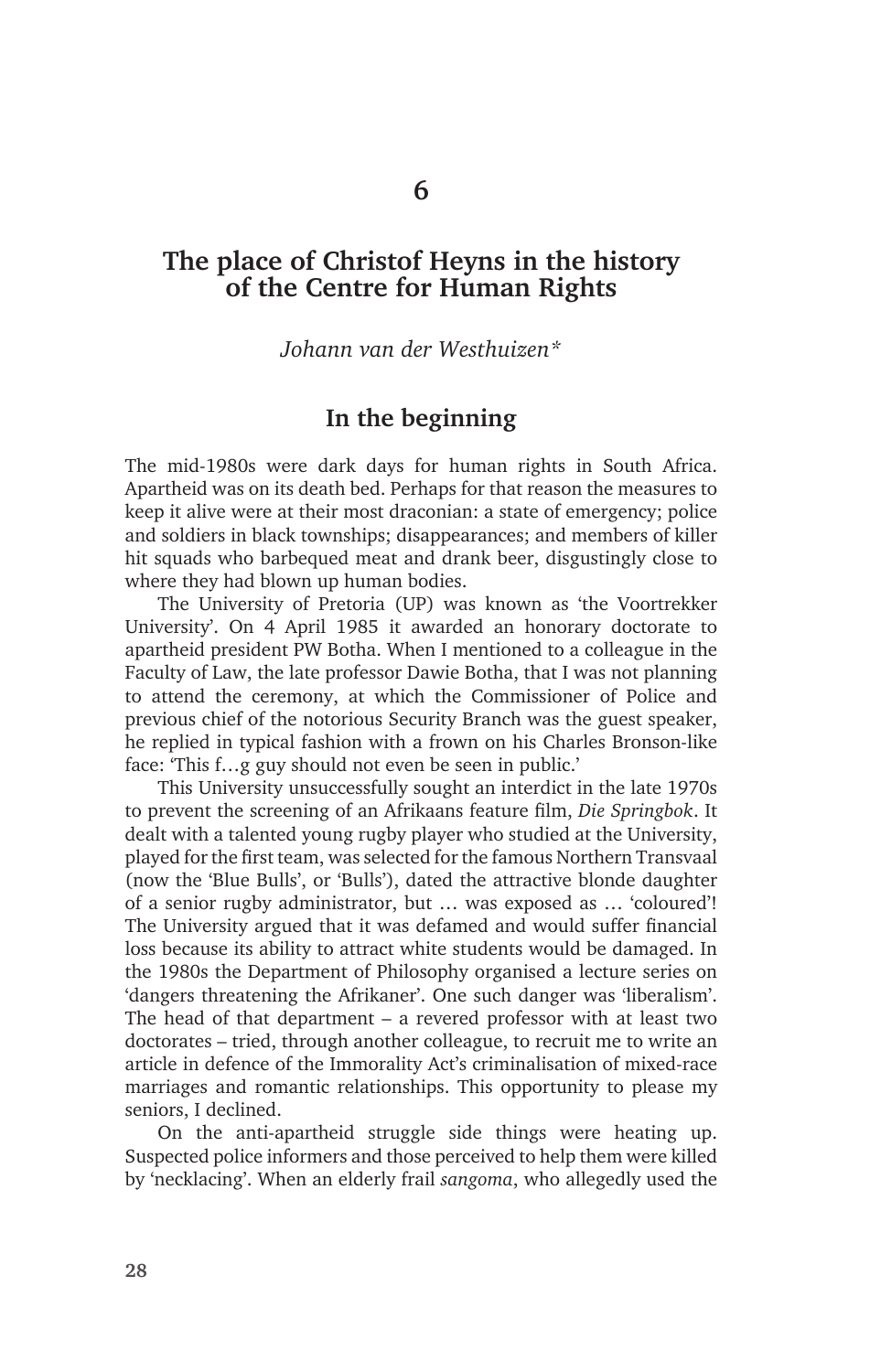magic powers of traditional medicine to scare 'young comrades' away from a police officer who had to be eliminated, saw the activists coming for him, he fled. In the dusty street, he was caught. A tyre doused in petrol was put around his neck and set alight. In broad daylight onlookers saw how his eyes popped out and his body exploded before being reduced to black bones and ashes. His attackers, who regarded themselves as freedom fighters, received the death sentence.

As a young professor at 'the largest Afrikaans university in the world' (as UP liked to portray itself, light heartedly), I was wondering what we could do for our burning country; the struggle against apartheid; and human rights. In my Jurisprudence course I had been teaching human rights for almost ten years.

Earlyish in 1986 professor Niek Grove, a specialist in contract law, and I met in the parking space outside the Law Faculty building – and shared our depression. I asked what we could do at our conservative university that was perceived as one of apartheid's think tanks. He proposed a conference on a bill of rights for South Africa. If this was not the birth hour of the Centre for Human Rights, it was indeed the moment of conception – in the bright sunny heat on the concrete and tar of a parking space, *nogal*.

I chaired an organising committee. Several colleagues cooperated, not necessarily because of their political or philosophical convictions, but in the interest of the image of the University and some progress on the way forward for our country. We received about R30 000 from the American Embassy. As our financial manager, Professor Piet Delport watched over this. During the actual event, the later Dean, Professor André Boraine, not only managed but also actively took care of the hard logistics, by tirelessly transporting speakers to and from the airport, in a combi. An 'events organiser' was neither needed nor affordable. Professor Duard Kleyn – also a later Dean – provided valuable moral support. 'Why are you doing this?', he asked me while I was frantically calling speakers late one evening. Professor Henning Viljoen was a calm but determined influence.

I had to fill in forms to get permission for the presence of black speakers on campus. One of the questions on the form was whether they would use toilet facilities … The invited speakers included then advocates Dikgang Moseneke and Zak Yacoob, later Deputy Chief Justice and Constitutional Court Justice, respectively; Judge Laurie Ackermann, later a Constitutional Court Justice; Mathole Motshekga, later premier of Gauteng and prominent ANC Member of Parliament; Godfrey Pitje, an attorney in the law firm of Mandela and Tambo, who was once convicted for refusing to move away from the seats reserved for white attorneys in a court; and academics John Dugard, Marinus Wiechers, Dennis Davis and Hugh Corder. While a bill of rights was regarded as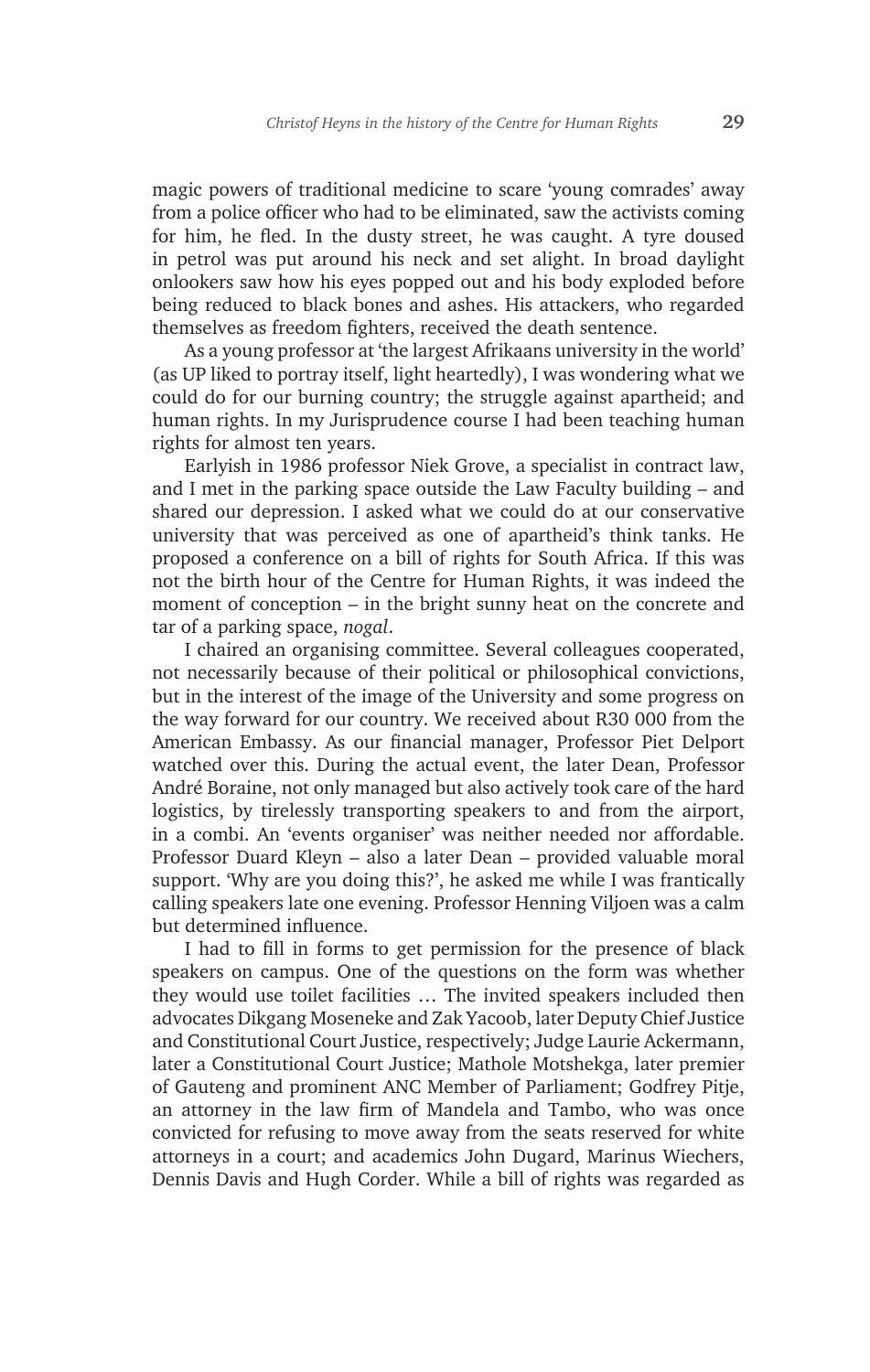liberal and even leftist in conservative circles, there was suspicion on the left. The apartheid regime had become interested in the concept of 'group rights', as a possible way to preserve white privilege in an inevitable new dispensation. Justice Minister Kobie Coetzee appointed Judge Pierre Olivier to head a commission to investigate human rights and group rights in particular, whom I also invited as speaker.

Naively, we arranged the conference to commence on 1 May 1985 – international Workers' Day! Young activists created an 'anti-bill of rights committee' and were very vocal at the event. In my own short talk, I stressed that what I at least was having in mind, was a fully-fledged bill of rights in a new constitution that could not go hand in hand with apartheid. Judge Johann Kriegler, later to head the Independent Electoral Commission for our first democratic elections and to serve on the Constitutional Court, spoke forcefully and movingly at the end of the conference. It turned out to be a huge success, as well as a milestone in the history of UP. The events caught the attention of the banned African National Congress (ANC) in exile and communication started.

At a lunch for the organising committee a few days later, we asked: 'What now?' Someone suggested that we start a centre. After much work and many meetings, the constitution of the new Centre for Human Rights Studies was passed in 1986 by the Board of the Faculty of Law and approved by higher structures. One of these formal developments is probably the actual birth date of the Centre. Professor Riel Franzsen designed a logo, with the peaceful colours, turquoise and blue. I was the first director.

## **The coming of Christof**

Christof Heyns was my student. At the time when he was the chair of the new Law House for students, I was the coach of the rugby team. In 1986 he was studying for his master's degree at Yale University in the United States. Following what was happening, he sent me a letter with the phrase 'the warning voice from Pretoria' in it. This was a reference to an article titled 'The warning voice from Heidelberg: the life and thought of Gustav Radbruch' by the late professor Barend van Niekerk.<sup>1</sup> Van Niekerk applauded Radbruch for speaking out against Nazism**.** I regarded the much appreciated compliment as undeserved. Quite a number of South Africans of all races had by then voiced opposition to apartheid. Christof would later research international human rights law in Heidelberg.

Upon his return he was appointed in the Department of Legal History, Comparative Law and Legal Philosophy, which I headed. He joined the Centre, then virtually a club of non-paid volunteers in the Law Faculty. Eventually we obtained funding for administrative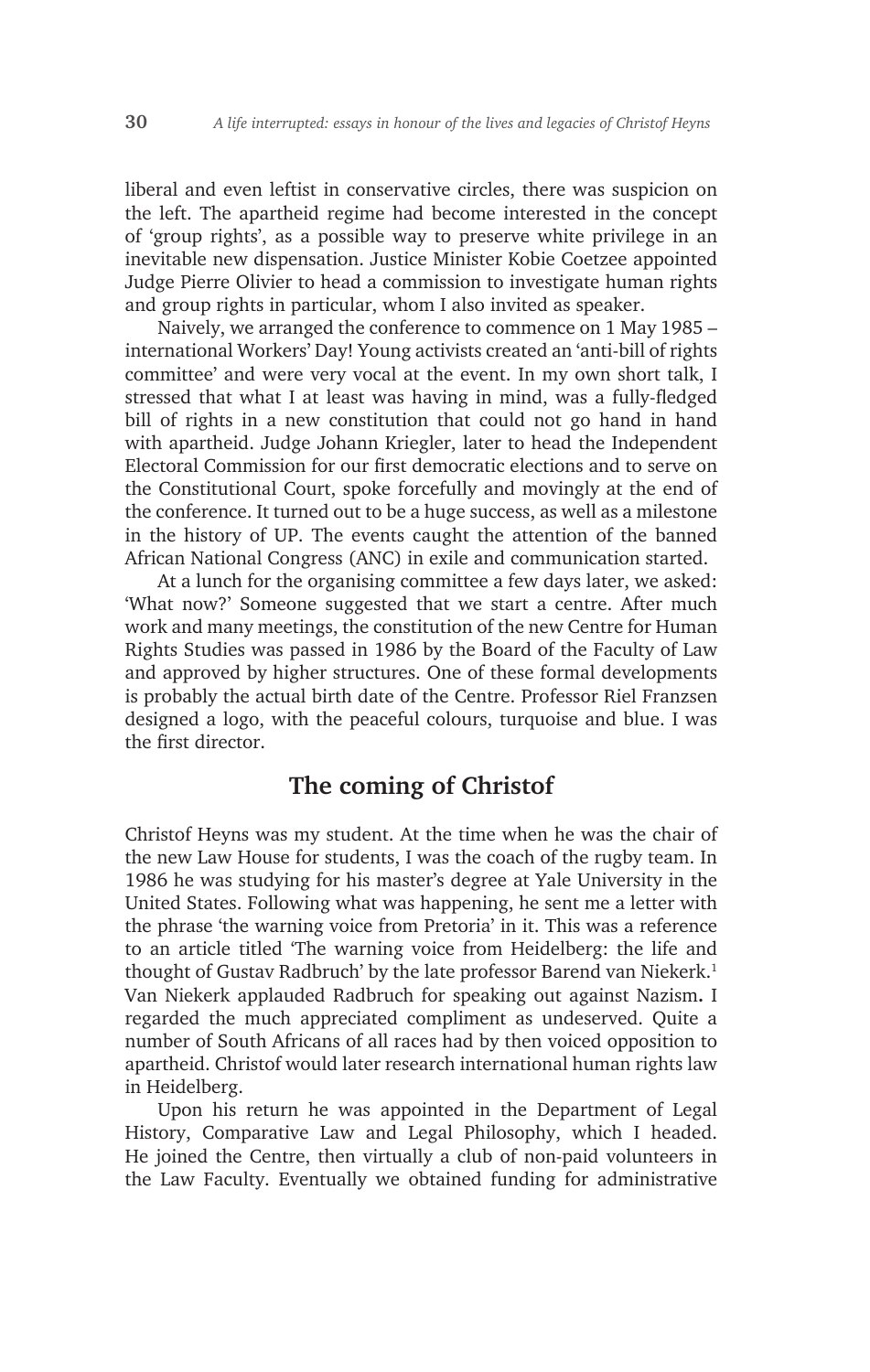support. Isabeau de Meyer and later Carole Viljoen joined and have rendered invaluable service over the years.

Christof's enthusiasm and energy soon kicked in. He persuaded me to drop the 'Studies' from the name of the Centre for Human Rights. Initially I decided on it in order to give our activities, which reactionaries regarded as political activism, a more or less academic look. Later, after my departure, Fearika Heyns used her considerable artistic talent to design a new colourful logo, with a butterfly resembling Africa, symbolising something like the awakening of the continent.

After being somewhat skeptical about my participation in the 1987 'Dakar Safari', organised by doctors Van Zyl Slabbert and Alex Boraine, Christof was invited – like I was – to meet with future President Thabo Mbeki and other ANC leaders in Harare. He was warned by someone close to him and high up in the Afrikaner hierarchy that his career could be jeopardised by going there. I was not happy, because his immediate senior at the university was me, as his head of department! He went, participated in rich discussions not only with future government ministers, but also influential thinkers from inside South Africa.

Christof enjoyed the experience tremendously – especially when several of us followed Thabo Mbeki and the late Steve Tswete toyitoyiing into a large tent where the wedding celebration of the daughter of Stanley Mabusela, ANC representative in Harare, was taking place. We joined the event late. It was in full swing. Tswete was supposed to be the programme director and Mbeki a major speaker! African time? Christof remembered his school days when young white Afrikaners in the Voortrekker youth movement were taught at field camps to leopard crawl through bushes and tall grass at night, with teachers throwing clods at you when your buttocks was visible … all to prepare for battle against ANC terrorists and other communists.

Together we thought up projects and organised large conferences. One was on a new jurisprudence for South Africa. Christof proposed that we commission an artist to design an advertising poster. This resulted in a dramatic, controversial oil painting by the famous artist and chef, the late Braam Kruger. The painting was way beyond our poster expectations. Cecille van Riet, who was not only the Centre's Street Law coordinator at the time, but also a keen, energetic and very active public relations officer, purchased the painting. It is currently displayed in the Centre. Signed posters are still visible in offices across the country. Cecille contributed immensely to the success of the Centre in its early years. When she received a job offer from Lawyers for Human Rights, she left but remained a life-long friend of the Centre.

A large conference on *de facto* discrimination was the launch of an ongoing project on the topic. We realised that after centuries of colonisation and not only discrimination, but indeed the violation if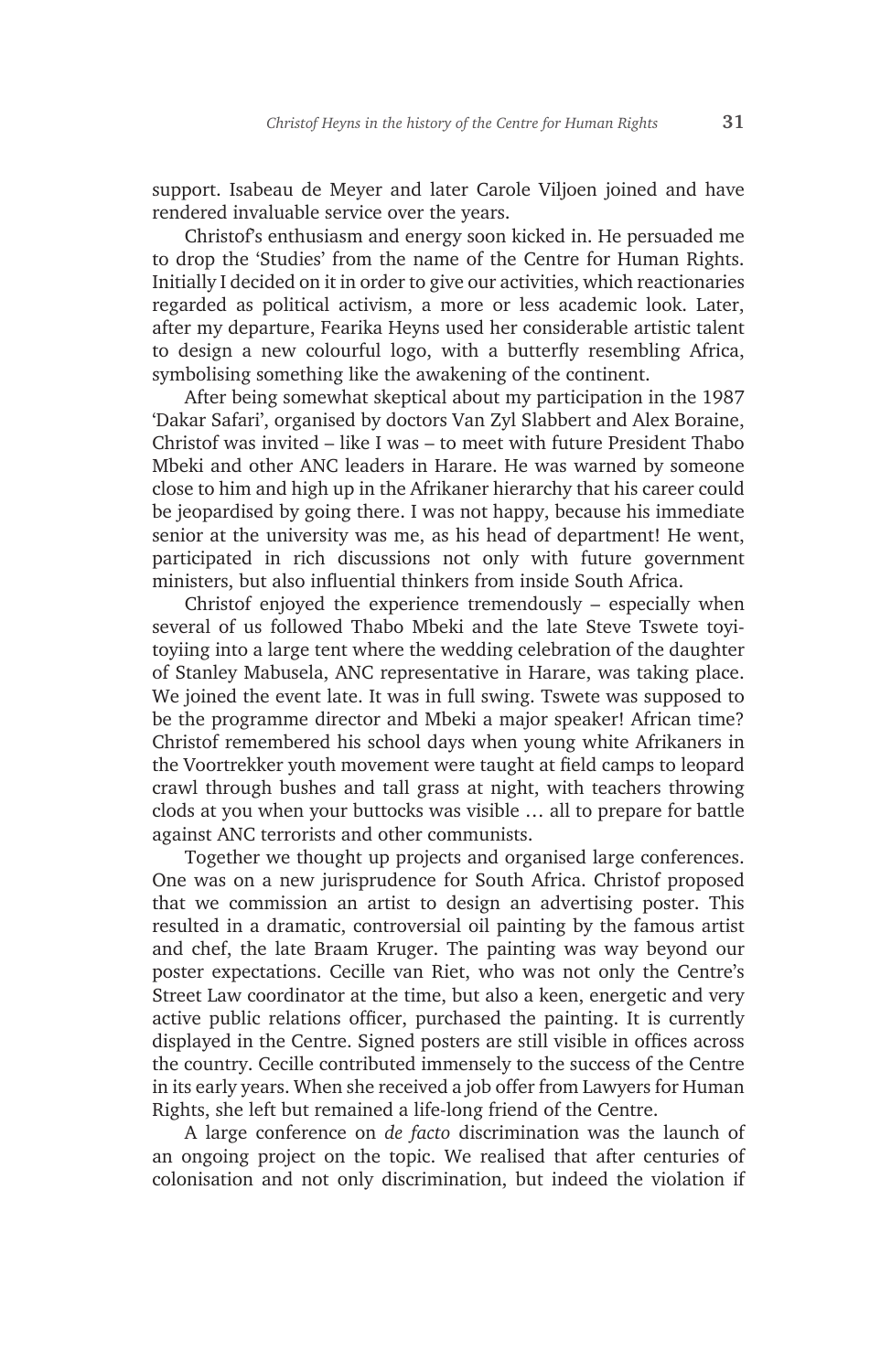not denial of the human dignity of millions, a simple statement about equality and the prohibition of discrimination in a new constitution would not guarantee substantial equality. Many ways to continue with apartheid spatially, as well as in the workplace and business world, could easily be designed. While attending a short course on constitutional philosophy by professor Frank Michelman in the Harvard Law School, Christof and I researched and discussed indirect discrimination, disparate impact and related issues. Thereafter we biked in Vermont and around the whole of Martha's Vinyard Island. Before he left, we watched the stage production of Ariel Dorfman's play 'Death and the Maiden', on the truth and reconciliation process in Chile after the abuses of the Pinochet regime, in New York, with Hollywood actors Glen Close, Gene Hackman and Richard Dreyfuss. On questions around cruelty, suffering, retribution, forgiveness and justice it left a deep lasting impression on both of us.

The Centre hosted many foreign and South African speakers and attracted large audiences from several faculties at UP, as well as the wider community. After the unbanning of the liberation movements in 1990, then professor Albie Sachs and Penuel Maduna, the future Minister of Justice, visited. Security Branch agents came to see me in my office and invited me to secretly supply them with information about Albie Sachs and other ANC members. According to them, the information could help the government to speed up their reform initiatives, which were too slow. When I did not agree, they told me that it might already be known that I was in their company and that my reputation in progressive circles would be harmed.

I informed Christof, who received a similar offer during his time at Yale. A persuasive voice close to him advised him to accept. As a poor student he could earn some money and help to fight communism. A friend of his was indeed doing it. Christof declined, because it would undermine the entire purpose of academic discussion. So did I; and informed the agents that as members of the public they were welcome to attend any of our events and make contact with the speakers.

Right wing resistance was mounting. I held back on inviting Nelson Mandela, but a progressive student organisation did it. He accepted. Christof and I were sitting in the front row of the amphi-theatre. When Mandela appeared on stage, I mentioned his surprising and imposing length to Christof.

Mandela smiled and waved. Then the chair, art student Hedwig Barry, said: 'Let us sing the national anthem, 'Nkosi sikelel iAfrica'. Someone jumped onto the stage and proceeded towards Mandela. One of his two bodyguards stepped in front of this person. Their shoulders touched. Hell broke loose. '*'n Blanke is in gevaar*!' (A white person is in danger!) Christof later mocked the response of the right wingers.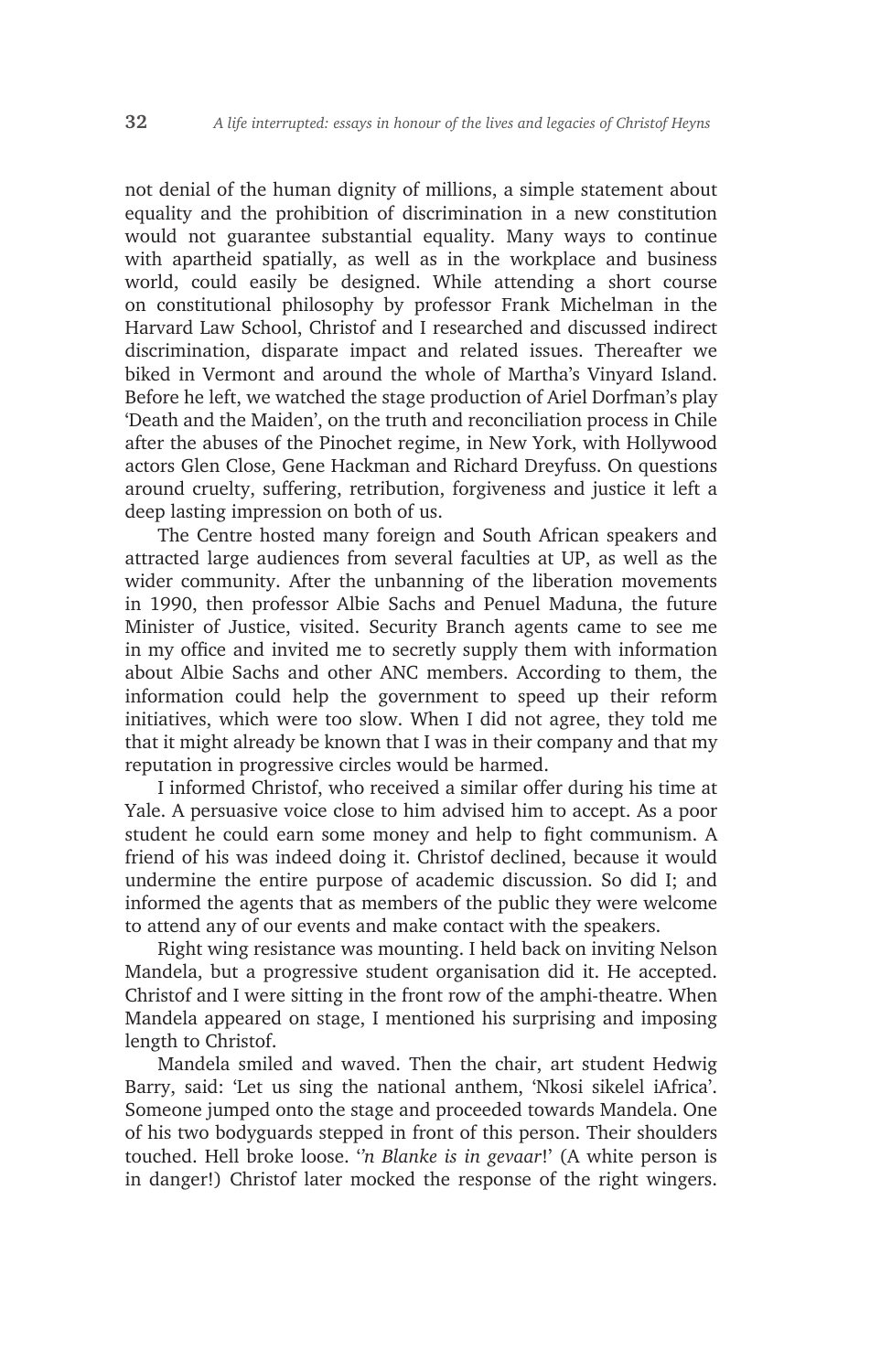Ever so slightly Neanderthal-looking hordes in khaki outfits stormed the stage and damaged the speaker system. Mandela's security staff grabbed both his arms and whisked him away. I ran around the building and caught up with them on the way to their vehicle. A bodyguard tried to stop me when I came close. I brushed him off and shook hands with Mandela. Christof was close behind me. Then we lamented in my office, with a few colleagues. Days later, at a conference in Durban, I spoke to Mandela. He understood better than I did.

When we then invited Thabo Mbeki to speak, we had reason to worry about security. Christof and I met with right wing students and promised them an opportunity to speak, if they do not disrupt the event. Christof fetched Mbeki and Stanley Mabusela in Johannesburg. On their arrival, ANC flags were being burnt, amidst much noise, outside the venue. At the end of the speech, we invited the protesting students to join. They marched in with their flags. Mbeki went down the line and greeted each one of them with a handshake. Only the last one had time enough to think and held his hand behind his back.

Then I invited conservative white South Africa's number one enemy, Communist Party leader Joe Slovo, together with Tony Leon and deputy minister Theo Alant from the National Party. We were nervous. This time the special riot control unit of the South African Police agreed to wait a block or two away. They had to protect the deputy minister, they said. Slovo fell ill and Essop Pahad stood in for him. Those who attended did not know in advance. When I arrived at the venue, Christof – with considerable concern – told me that the colours of the metal detector at the door were the orange, white and blue of the flag of apartheid South Africa. And, our totally innocent caterer and spouse of a professor thought it a good idea to decorate the tables for the function afterwards with napkins in the ANC colours of black, green and gold!

At Christof's instance, the Centre found financial support for a bursary for deserving students. We appointed as research assistants three African men and one white Afrikaans speaking woman. One of the men was an ANC activist, who later – with his family - was driven out of his job and indeed the Eastern Cape, for fighting corruption. One was a supporter of the Pan Africanist Congress (PAC). The third was apolitical.

A somewhat mad meeting was perhaps a definitive moment in the history of the Centre. I was at Yale University, Duard Kleyn in Germany, Christof somewhere in Europe and Riel Franzsen on his way to do research. We decided to meet to discuss the Centre's future. Amsterdam was the location. I very nearly missed my flight from New York after grossly underestimating the traffic. At the last minute, the hard pushed cab driver dropped me off in front of the desk of PANAM. Christof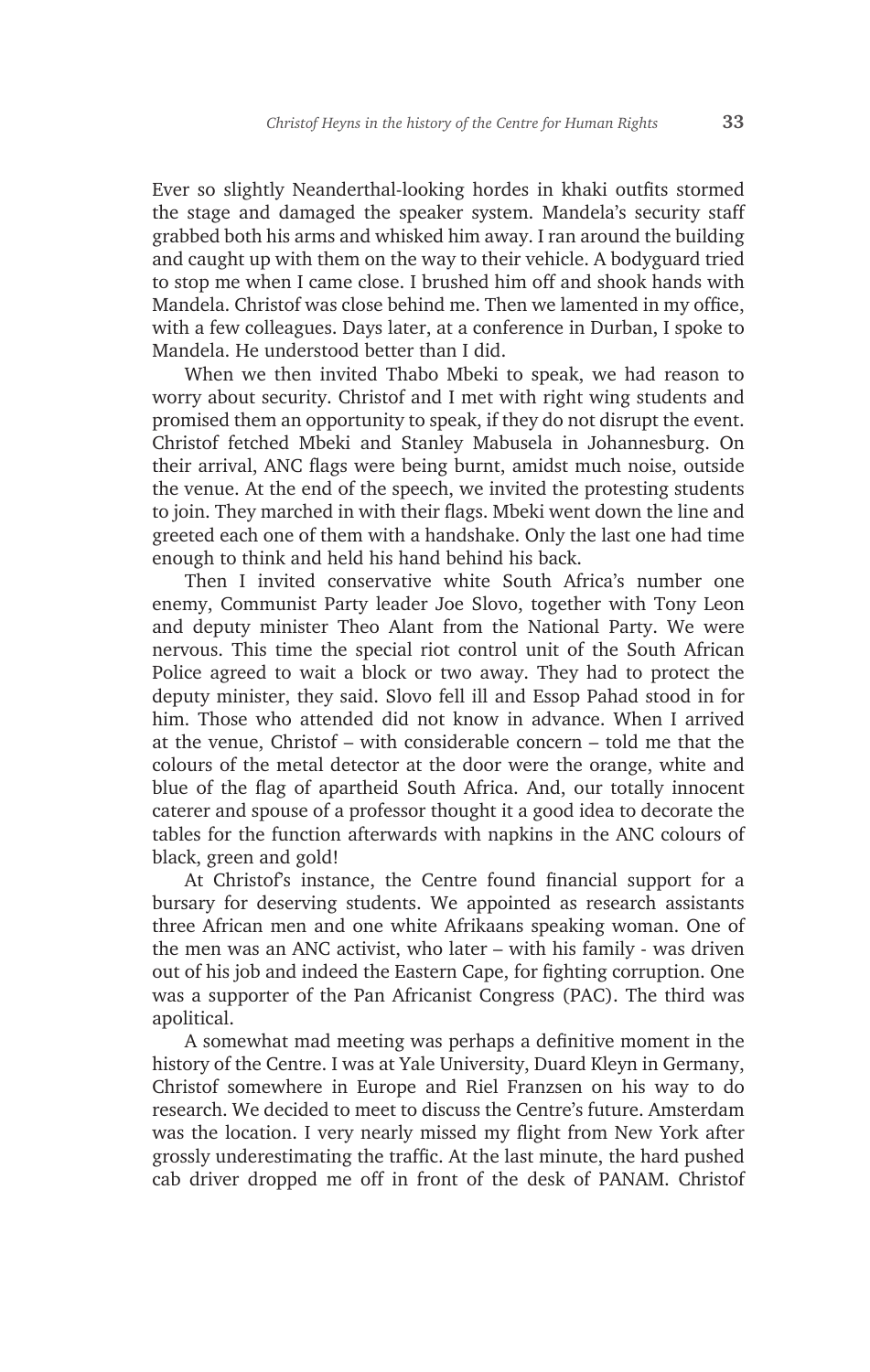indeed missed his train from Germany, after a good time with old friend Marc Leistner. We met Duard and Riel who were quite unwell after indulging in a very spicy Indonesian rice table the previous evening.

At our meeting in the Grand Hotel Krasnapolsky on *Die Dam* we discussed several issues. While crossing a street on the way back to our humble accommodation, Christof mentioned his ideal of an annual Southern African Moot Court Competition. I responded that – based on my experience in Senegal, Ghana, Burkina Faso and The Gambia – *it could never work*. The infrastructure did not exist. He did not accept my pessimistic response and we went ahead to arrange it to happen in Harare in 1992. The theme was 'From human wrongs to human rights'. To facilitate communication, Christof supplied the Law Faculty in Harare with a fax machine at our cost. A day or two before the event, the machine ran out of paper. And so on.

It was hugely successful. After a few such competitions, Christof wanted to make it an all-African event. When I told this to Albie Sachs, who enthusiastically supported the first moots, on an airplane, he said … *it would not work*. But it happened … and succeeded. Several other moot court competitions for students and school children followed, in the Constitutional Court, Geneva and elsewhere. To a considerable extent the moot courts are the most tangible manifestation of Christof's innovative thinking and perseverance against many odds, as well as of the Centre's change of focus from resistance to apartheid and the promotion of human rights in South Africa, to its role in the rest of our continent.

Christof Heyns contributed significantly to the constitution making process. During the drafting of the interim Constitution at Kempton Park in 1993 I co-chaired a committee that had to identify legislation that could impede fair and free elections the next year, to be abolished. It was an awful lot, from draconian 'security' laws in South Africa and the so-called 'independent' homelands of Transkei, Bophuthatswana, Venda and Ciskei, to the laws by which traditional leaders ruled rural communities, especially in KwaZulu-Natal. I appointed a number of experts onto the committee. Christof was one. Others included attorney Dumisani Thabata, Professor Johan van der Vyver and human rights lawyer Howard Varney. The start was chaotic and frustrating, but we concluded the task successfully.

From 1994 to 1996 I served on the 'Independent Panel of Recognised Constitutional Experts', assisting the Constitutional Assembly, chaired by Cyril Ramaphosa, in Cape Town. One of my particular interests was the committee that dealt with Chapter 2 of the Constitution, the 'Bill of Rights'. Without the inclusion of socio-economic rights, in addition to civil and political rights, the new bill of rights might have had little legitimacy amongst the vast majority of black and poor South Africans.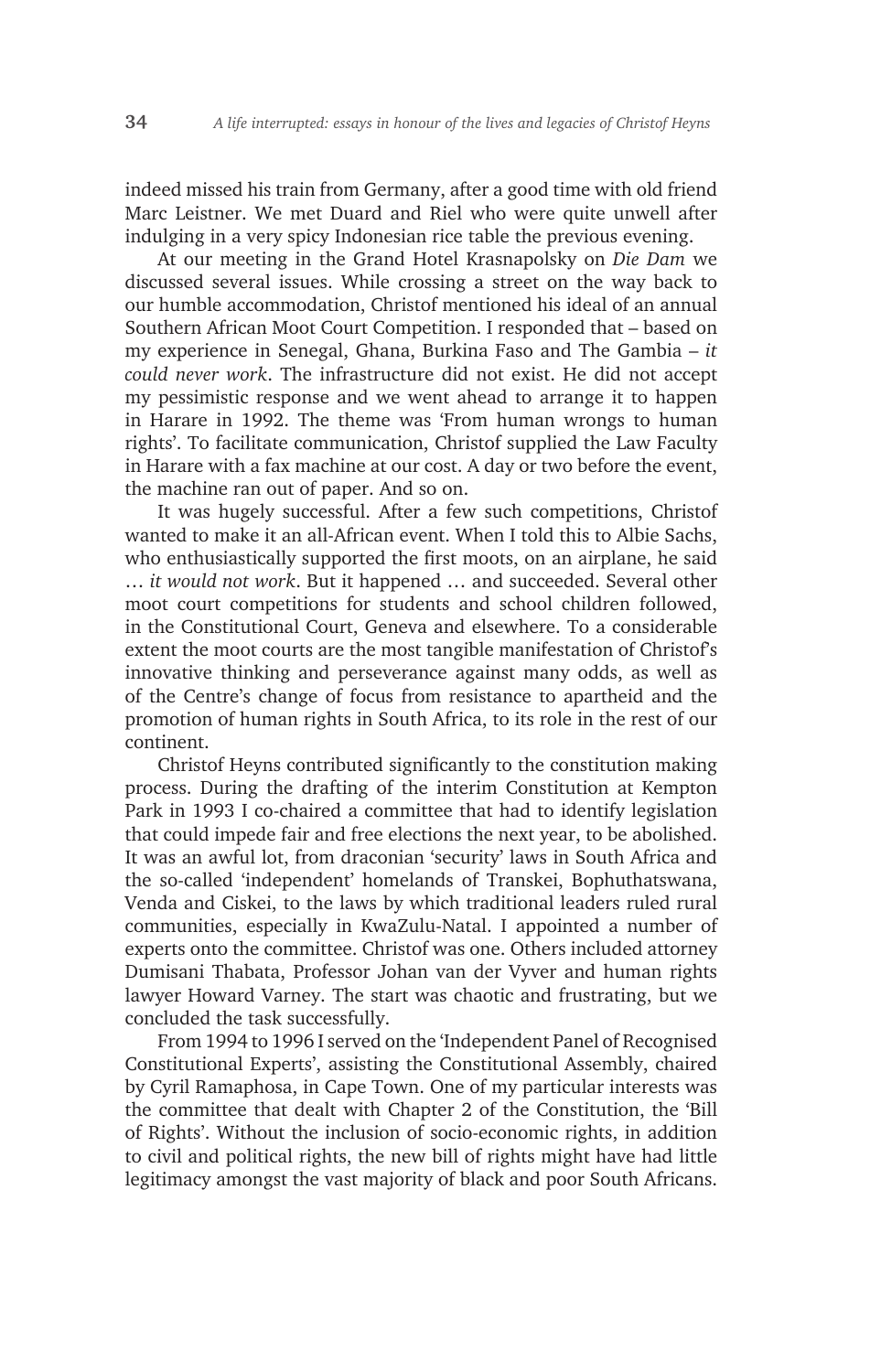The right to freedom of expression in the fine arts would mean little to the grandmother who had to carry water and wood for a long distance to a modest rural hut or a plastic and corrugated iron shack in an informal settlement; and once a month collected pain tablets from a mobile clinic.

The fear was that rights that cannot be enforced would amount to empty promises. This could undermine all constitutional rights. Just like there might not be money for houses, hospitals and schools, an aspirant dictator could postpone elections on the basis of a lack of funding. Resulting from the hard work of the members of the academic panel advising the bill of rights committee, especially Professors Sandy Liebenberg and Halton Cheadle, the rights concerning housing, health care, food water, social security, education and the environment were included. Cautious wording from international human rights instruments were used. Thus, the Constitution realistically requires 'reasonable legislative and other measures, within its available resources, to achieve the progressive realisation' of these rights. The fact that everything cannot happen overnight, cannot be an excuse for doing nothing at all. When President Mandela's Minister of Housing, Joe Slovo, stated in an interview with Pieter Dirk Uys' Evita Bezuidenhout that a million houses would be built in five years, Evita asked if he did not in fact mean that five houses would be built in a million years.

Christof proposed that the South African Human Rights Commission annually require organs of state to report on measures taken towards the achievement of these rights. I passed it on to the politicians and experts. But, the attitude of especially the ANC had changed since the drafting of the interim constitution. They were now the government and could be held responsible. When my colleague Zak Yacoob and I pushed for the inclusion of this requirement, ANC politicians resisted. They feared that opposition parties and civil society would use the Commission to embarrass the government. Prophetic, indeed. It is of course to be expected in a democracy where the ruling party has a large majority and is unlikely to be voted out of power soon that institutions like the Commission, Public Protector and even the courts will be used to expose failures and abuse. Yacoob mentioned to ANC Member of Parliament Willie Hofmeyr that the party must do something for poor people. Section 184(3) was included. What has happened since then, is dealt with in the contribution by professor Danie Brand to this publication.2 Suffice it to say that millions of people are still without houses, health care and education. Has the 'empty promises'-ghost become real?

Christof also mooted the possible inclusion in the Bill of Rights of *duties* next to *rights*, in accordance with the African Charter on Human and Peoples' Rights. This one did not get far though. In a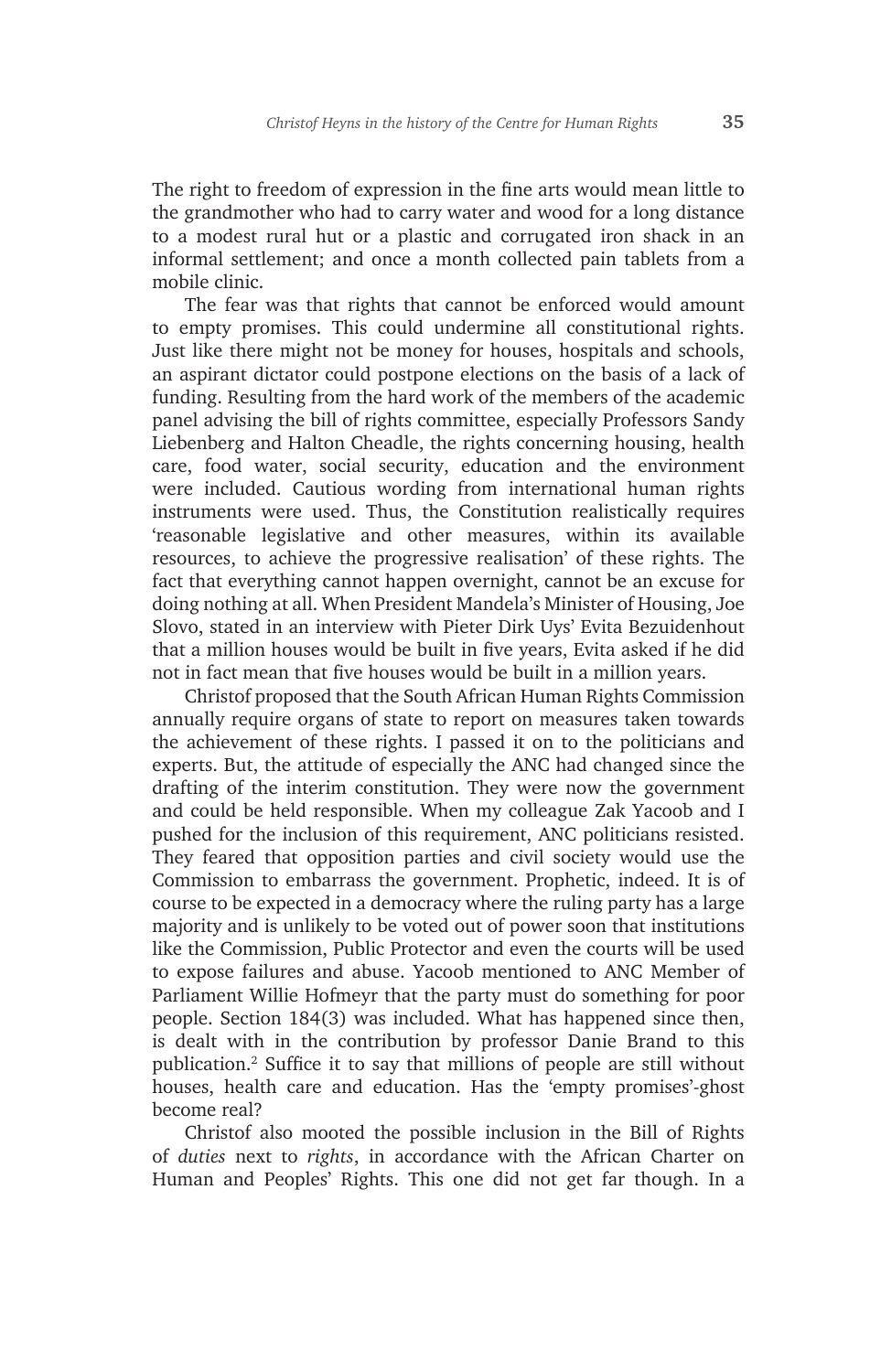speech, General Constant Viljoen, leader of the Freedom Front Plus, enthusiastically referred to the booklet distributed in this regard. A member of the panel assisting the bill of rights committee, Professor Ignus Rautenbach, stated that he would emigrate if duties were expressly included. The atmosphere at the time was not right for this idea. On the one side it played into years of conservative opposition to human rights, emphasising that one has the duty to work to own a house, as well as for other rights. On another side it evoked fears for much publisised African failures.

Many other Centre projects followed. After initial short courses and an postgraduate course on South Africa's new Bill of Rights, the LLM (Human Rights and Constitutional Practice), which I organised, the now famous LLM on Human Rights and Democratisation in Africa (HRDA) – as far as I remember also a Heyns brainchild – made the Centre hugely influential on the continent. Several other courses were offered over time. The Integrated Bar Project (IBP) and South African Student Volunteers Organisation (SASVO), led by Christof, are dealt with elsewhere in this book.<sup>3</sup>

Before my departure from UP to take up a judicial appointment in the High Court, I sought to persuade the then Vice-Chancellor, Professor Johan van Zyl, that the Centre could not continue as a time consuming unpaid hobby, that it had to become a fully-fledged academic department and that its director must be a full time professor carried by the University. Others, including Christof, worked on the same idea. So, it happened in 2007.

Both as a member of the Centre and as its Director from 1999 to 2006, Christof Heyns contributed enormously to its growth and success. He took it to heights way beyond the modest hopes and expectations of those of us who started it.

### **Life after Christof**

Although this piece is about Christof and the Centre, the history of the Centre cannot be fairly narrated without paying tribute to his successor as Director, Professor Frans Viljoen. Frans was a student of Christof and me. In 1991 he joined the above-mentioned department which I headed, as well as the Centre. His impact was immediate, for example by coaching students for little plays to educate on human rights. In the LLM course on the Bill of Rights he taught on criminal procedure, a highly important area for the implementation of the Bill of Rights, then full of unanswered questions.

Frans toured through almost the entire rest of Africa, in a small Russian-made four by four. Because of the moot courts, in which he got deeply immersed, as well as other commitments, he has visited the vast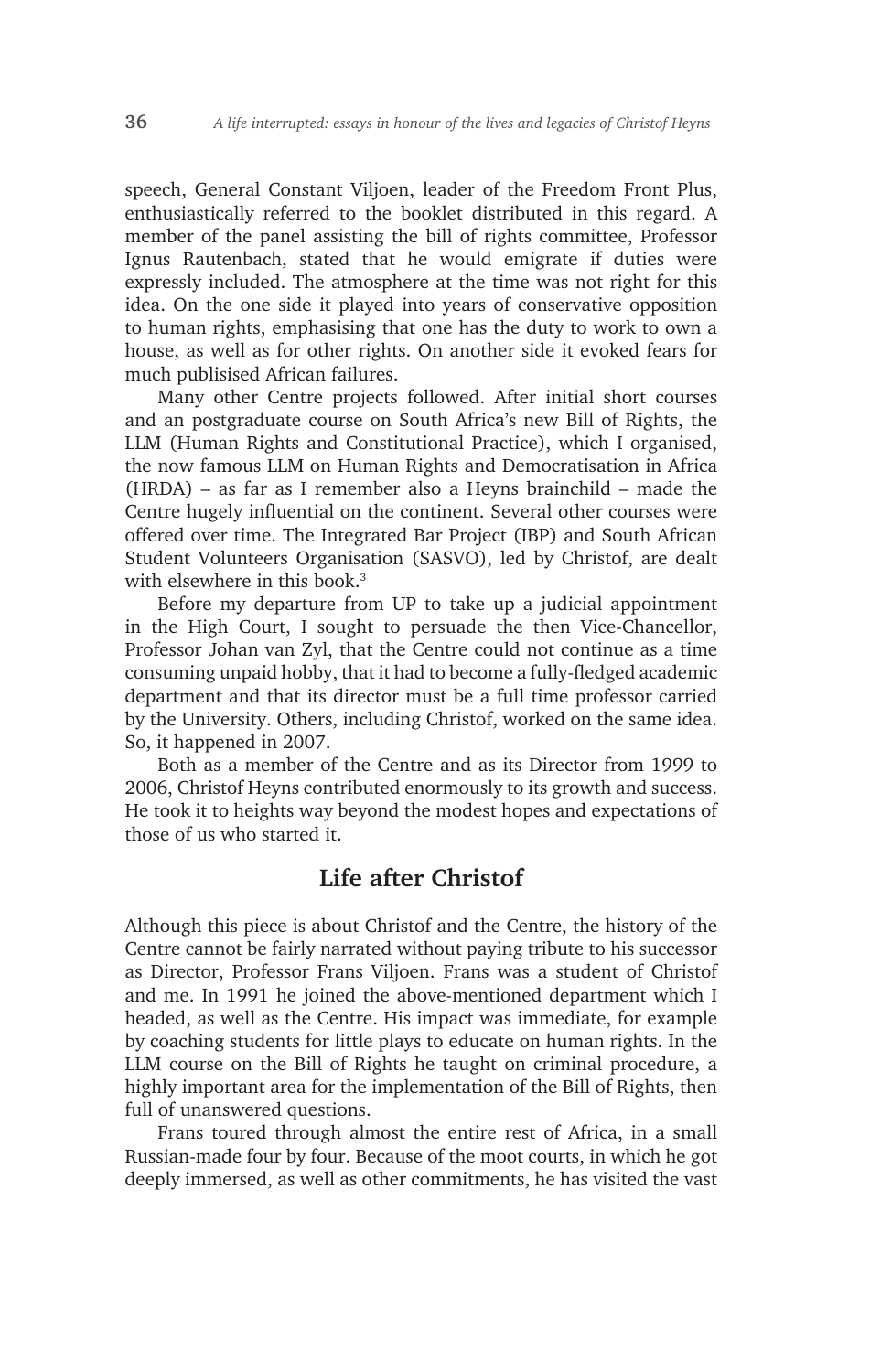majority – if not all – countries in Africa. Recently, in Europe, I once again heard admiration and praise for his work, as I had often heard elsewhere.

His well-known qualities include his friendliness; fluency in several languages including French and German; immense work ethic and modesty. One of the reasons why it has been difficult to find a replacement for Frans, who has been director since 2007, is the fact that a job description based on his daily activities and responsibilities seems humanly simply undoable.

Without Frans Viljoen, the Centre which I started with a few colleagues and Christof built into a monumental institution, might no longer have existed.

### **Fame and future**

The Centre for Human Rights is famous in many circles not only in Africa, but all over the world. In 2006 it was awarded the UNESCO Prize for Human Rights Education, based on the African Moot Court Competition and the HRDA programme. That was followed by the African Union Human Rights Prize in 2012.

Now it is facing a new future, unlike any previous future. What are its challenges and tasks, besides fundraising and sound financial administration and management? Some practical issues are obvious: inequality, poverty and greed in South Africa; the quality of and respect for the South African judiciary, the integrity of which is attacked from the far right, as from the self-styled left, when decisions do not suit them; discrimination and persecution based on an unwillingness to recognize equality based on sexual orientation in Africa; refugees in different parts of the world; suffering hungry children; and so on.

I do have another concern, on a perhaps more philosophical level. What is the global current health status of the very concepts of democracy and human rights? In the world's best known or at least most glamourised example of democracy and freedom, the United States of America (USA), democracy itself is struggling for survival. More than half of the Republican Party allegedly believe that the election decisively won by Joe Biden was stolen from Donald Trump. They believe it, because the narcissistic sociopathic Trump says so. Apparently, a significant number believe that the 6 January 2021 attack on the Capitol was staged or never happened. Under the banner of the right to freedom of expression bizarre lies and conspiracy theories are spread shamelessly and blamelessly. Under most modern constitutions all rights can be limited. But in the USA there is an inability or unwillingness to accept this with regard to the constitutional right to bear arms. Thus, teenagers buy machine guns in corner shops and go